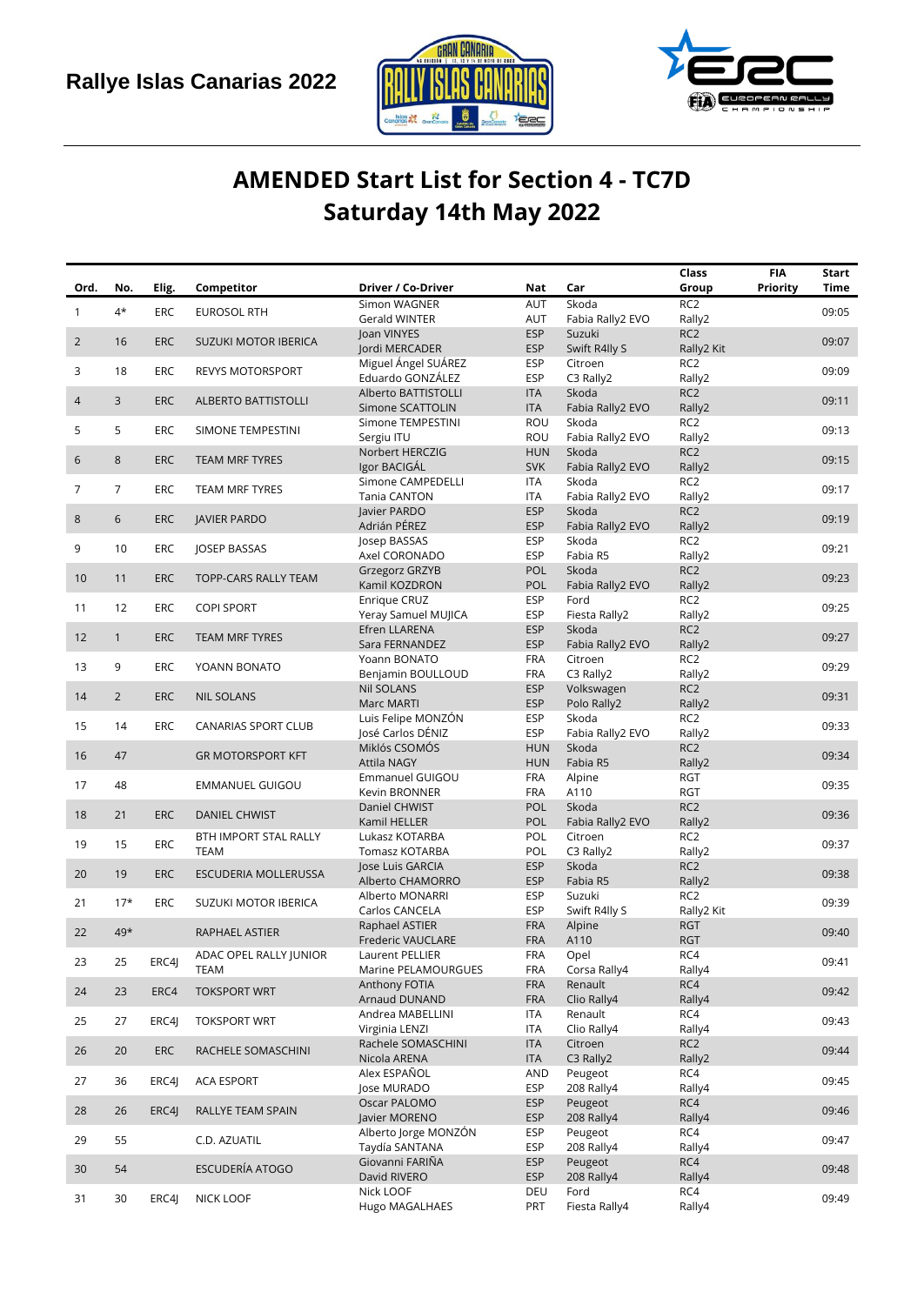



## **AMENDED Start List for Section 4 - TC7D Saturday 14th May 2022**

|      |       |       |                              |                                          |                          |                          | Class           | <b>FIA</b> | <b>Start</b> |
|------|-------|-------|------------------------------|------------------------------------------|--------------------------|--------------------------|-----------------|------------|--------------|
| Ord. | No.   | Elig. | Competitor                   | Driver / Co-Driver                       | Nat                      | Car                      | Group           | Priority   | Time         |
| 32   | 38    | ERC4J | ROBERTO DAPRÀ                | Roberto DAPRÀ                            | <b>ITA</b>               | Ford                     | RC4             |            | 09:50        |
|      |       |       |                              | Luca GUGLIELMETTI                        | <b>ITA</b>               | Fiesta Rally4            | Rally4          |            |              |
| 33   | 29    | ERC4J | M-SPORT RACING KFT.          | Martin LÁSZLÓ<br>Dávid BERENDI           | HUN<br><b>HUN</b>        | Renault<br>Clio Rally4   | RC4<br>Rally4   |            | 09:51        |
|      |       |       |                              | Raúl HERNÁNDEZ                           | <b>ESP</b>               | Peugeot                  | RC4             |            |              |
| 34   | 33    | ERC4  | ESCUDERÍA MASPALOMAS         | Rodrigo SANJUAN                          | <b>ESP</b>               | 208 Rally4               | Rally4          |            | 09:52        |
|      |       |       | C.D MANGUIA                  | Juan Carlos DE LA CRUZ                   | <b>ESP</b>               | Peugeot                  | RC4             |            |              |
| 35   | 51    |       | <b>MOTORSPORT</b>            | Gabriel ESPINO                           | <b>ESP</b>               | 208 Rally4               | Rally4          |            | 09:53        |
|      |       |       |                              | Nelson CLIMENT                           | <b>ESP</b>               | Peugeot                  | RC4             |            |              |
| 36   | 56    |       | C.D. AZUATIL                 | Ayose CLIMENT                            | <b>ESP</b>               | 208 Rally4               | Rally4          |            | 09:54        |
|      |       |       |                              | Fernando CRUZ                            | <b>ESP</b>               | Peugeot                  | RC4             |            |              |
| 37   | 53    |       | C.D. SEVENTEN                | Cristian Jesús HERNÁNDEZ                 | <b>ESP</b>               | 208 Rally4               | Rally4          |            | 09:55        |
| 38   | 35    | ERC4J | RENÉ NOLLER                  | <b>Rene NOLLER</b>                       | <b>DEU</b>               | Peugeot                  | RC4             |            | 09:56        |
|      |       |       |                              | Anne Katharina STEIN                     | <b>AUT</b>               | 208 Rally4               | Rally4          |            |              |
| 39   | 31    | ERC4J | YACCO ACCR TEAM              | Daniel POLÁŠEK                           | CZE                      | Ford                     | RC4             |            | 09:57        |
|      |       |       |                              | Katerina JANOVSKÁ                        | CZE                      | Fiesta Rally4            | Rally4          |            |              |
| 40   | 39    | ERC4  | PAULO SORIA                  | Paulo SORIA                              | ARG                      | Renault                  | RC5             |            | 09:58        |
|      |       |       |                              | Marcelo DER OHANNESIAN<br>Sergio FUENTES | ARG<br><b>ESP</b>        | Clio Rally5<br>Renault   | Rally5<br>RC5   |            |              |
| 41   | 41    | ERC4  | C.D. TODO SPORT              | Alain PEÑA                               | <b>ESP</b>               | Clio Rally5              | Rally5          |            | 09:59        |
|      |       |       |                              | Giorgio COGNI                            | <b>ITA</b>               | Renault                  | RC5             |            |              |
| 42   | 40    | ERC4  | <b>GIORGIO COGNI</b>         | Gabriele ZANNI                           | <b>ITA</b>               | Clio Rally5              | Rally5          |            | 10:00        |
|      |       |       |                              | Victor HANSEN                            | SWE                      | Ford                     | RC4             |            |              |
| 43   | 37    | ERC4  | <b>VICTOR HANSEN</b>         | Victor JOHANSSON                         | SWE                      | Fiesta Rally4            | Rally4          |            | 10:01        |
|      |       |       |                              | Marcos Javier MARTIN                     | <b>ESP</b>               | Renault                  | RC5             |            |              |
| 44   | 59    |       | C.D. CARTENARA MOTOR         | Armando Jesús RIVERO                     | <b>ESP</b>               | Clio Rally5              | Rally5          |            | 10:02        |
| 45   | 60    |       | CANARIAS SPORT CLUB          | Alejandro MARTÍN                         | <b>ESP</b>               | Renault                  | RC5             |            | 10:03        |
|      |       |       |                              | Daniel ROSARIO                           | <b>ESP</b>               | Clio Rally5              | Rally5          |            |              |
| 46   | 42    | ERC4  | ANDREA MAZZOCCHI             | Andrea MAZZOCCHI                         | <b>ITA</b>               | Renault                  | RC5             |            | 10:04        |
|      |       |       |                              | Silvia GALLOTTI                          | <b>ITA</b>               | Clio Rally5              | Rally5          |            |              |
| 47   | 61    |       | C.D. FAN MOTOR T.C.          | Manuel HERNÁNDEZ                         | <b>ESP</b>               | Renault                  | RC5             |            | 10:05        |
|      |       |       |                              | David BETHENCOURT                        | <b>ESP</b>               | Clio Rally5              | Rally5          |            |              |
| 48   | 44    | ERC4  | <b>EMRE HASBAY</b>           | Emre HASBAY                              | <b>TUR</b>               | Renault                  | RC5             |            | 10:06        |
|      |       |       |                              | <b>Kutay ERTUGRUL</b>                    | <b>TUR</b>               | Clio Rally5              | Rally5          |            |              |
| 49   | 22    | ERC3  | <b>KG-RT</b>                 | Igor WIDLAK<br>Daniel DYMURSKI           | POL<br>POL               | Ford                     | RC3<br>Rally3   |            | 10:07        |
|      |       |       |                              | Francisco Javier RAMÍREZ                 | <b>ESP</b>               | Fiesta Rally3<br>Renault | RC5             |            |              |
| 50   | 62    |       | C.D. VECINDAUTO SPORT        | Minerva LLARENA                          | <b>ESP</b>               | Clio Rally5              | Rally5          |            | 10:08        |
|      |       |       |                              | David SÁNCHEZ                            | <b>ESP</b>               | Renault                  | RC5             |            |              |
| 51   | 66    |       | C.D. SÁNDEZ                  | Emilio José PÉREZ                        | <b>ESP</b>               | Clio Rally5              | Rally5          |            | 10:09        |
|      |       |       |                              | Sebastián GIL                            | <b>ESP</b>               | Renault                  | RC5             |            |              |
| 52   | 63    |       | ESCUDERIA ATERURA            | Adrián GIL                               | <b>ESP</b>               | Clio Rally5              | Rally5          |            | 10:10        |
| 53   | 65    |       | C.D. MOTOR PRIMERA ETAPA     | Iván CABRERA                             | <b>ESP</b>               | Renault                  | RC5             |            | 10:11        |
|      |       |       |                              | Naira Del Carmen CABRERA                 | ESP                      | Clio Rally5              | Rally5          |            |              |
| 54   | 43    | ERC4  | <b>GHIUVANNI ROSSI</b>       | Ghjuvanni ROSSI                          | <b>FRA</b>               | Renault                  | RC5             |            | 10:12        |
|      |       |       |                              | Dominique CORVI                          | <b>FRA</b>               | Clio Rally5              | Rally5          |            |              |
| 55   | 67    |       | ESCUDERÍA ZAPATERA           | Javier ALONSO                            | <b>ESP</b>               | Renault                  | RC5             |            | 10:13        |
|      |       |       | SPORT                        | Mayte María GONZÁLEZ                     | <b>ESP</b>               | Clio Rally5              | Rally5          |            |              |
| 56   | 45    | ERC4  | <b>HERCZIG AUTOSPORT KFT</b> | Patrik HERCZIG                           | <b>HUN</b>               | Renault                  | RC5             |            | 10:14        |
|      |       |       |                              | Viktor BÁN<br>Nicolás CASTELLANO         | <b>HUN</b><br><b>ESP</b> | Clio Rally5<br>Renault   | Rally5<br>RC5   |            |              |
| 57   | 68    |       | C.D. FAN MOTOR T.C.          | Juan RODRÍGUEZ                           | <b>ESP</b>               | Clio Rally5              | Rally5          |            | 10:15        |
|      |       |       |                              | Juan David RIVERO                        | <b>ESP</b>               | Renault                  | RC5             |            |              |
| 58   | 70    |       | <b>CANARIAS SPORT CLUB</b>   | Aday ORTIZ                               | <b>ESP</b>               | Clio Rally5              | Rally5          |            | 10:16        |
|      |       |       | ESCUDERÍA LA PALMA ISLA      | Alejandro CONCEPCIÓN                     | ESP                      | Renault                  | RC5             |            |              |
| 59   | 69    |       | <b>BONITA</b>                | Ibán SANTANA                             | ESP                      | Clio Rally5              | Rally5          |            | 10:17        |
|      | $64*$ |       |                              | Gilberto RODRÍGUEZ                       | <b>ESP</b>               | Renault                  | RC5             |            |              |
| 60   |       |       | C.D. FAROGA                  | Ruymán REYES                             | <b>ESP</b>               | Clio Rally5              | Rally5          |            | 10:18        |
| 61   | $28*$ | ERC4J | TOPP-CARS RALLY TEAM         | Norbert MAIOR                            | ROU                      | Opel                     | RC4             |            | 10:19        |
|      |       |       |                              | Maior FRANCESCA                          | ROU                      | Corsa Rally4             | Rally4          |            |              |
| 62   | $32*$ | ERC4J | OLA NORE JR                  | Ola NORE JR                              | <b>NOR</b>               | Ford                     | RC4             |            | 10:20        |
|      |       |       |                              | Jack MORTON                              | GBR                      | Fiesta Rally4            | Rally4          |            |              |
| 63   | 46*   |       | ESCUDERIA MASPALOMAS         | Benjamín AVELLA                          | <b>ESP</b>               | Hyundai                  | RC <sub>2</sub> |            | 10:21        |
|      |       |       |                              | Pedro Jorge DOMÍNGUEZ                    | ESP                      | I20 Rally2               | Rally2          |            |              |
| 64   | $34*$ | ERC4J | <b>MATTIA VITA</b>           | Mattia VITA                              | <b>ITA</b>               | Ford                     | RC4             |            | 10:22        |
|      |       |       |                              | Massimiliano BOSI                        | <b>ITA</b>               | Fiesta Rally4            | Rally4          |            |              |